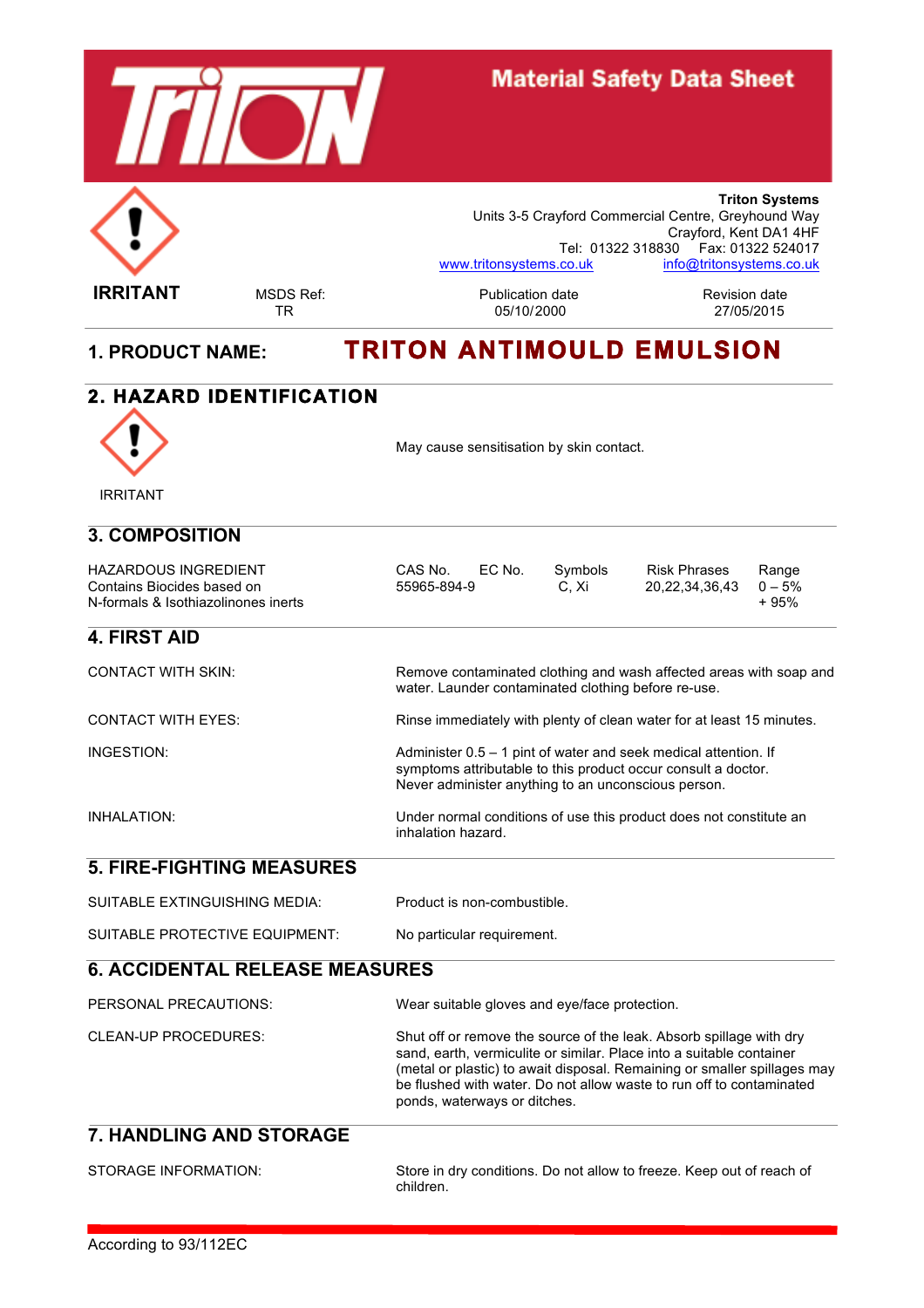

## **Material Safety Data Sheet**

#### **8. EXPOSURE CONTROLS / PERSONAL PROTECTION**



Ensure adequate ventilation in the working area. If spraying wear suitable respiratory protection. Wear suitable eye protection. Avoid prolonged skin contact by wearing suitable gloves. Wash hands and exposed skin before meals and after work.

#### **9. PHYSICAL AND CHEMICAL PROPERTIES**

| Appearance                   | <b>Emulsion paint</b> | <b>Oxidising Properties</b>  | None                            |
|------------------------------|-----------------------|------------------------------|---------------------------------|
| Odour                        | Slight                | Vapour Pressure              | N/A                             |
| pH                           | $6 - 8$               | Density                      | $1.34 - 1.39$ G/cm <sup>3</sup> |
| <b>Boiling Point</b>         | $>100^{\circ}$ C      | <b>Specify Solvent</b>       | n-Octanol/Water                 |
| <b>Melting Point</b>         | Not applicable        | Solubility in Solvent        | Low                             |
| <b>Flash Point</b>           | N/A                   | Solubility in water          | Soluble                         |
| Autoignition<br>temperature  | N/A                   | <b>Partition Coefficient</b> | N/A                             |
| <b>Explosive Properties:</b> | None                  | Other data                   |                                 |

| <b>Oxidising Properties</b>  | None                            |
|------------------------------|---------------------------------|
| <b>Vapour Pressure</b>       | N/A                             |
| Density                      | $1.34 - 1.39$ G/cm <sup>3</sup> |
| <b>Specify Solvent</b>       | n-Octanol/Water                 |
| Solubility in Solvent        | Low                             |
| Solubility in water          | Soluble                         |
| <b>Partition Coefficient</b> | N/A                             |
| Other data                   |                                 |

### **10. STABILITY / REACTIVITY**

| STABILITY:                           | Under normal conditions of use and storage this product is stable.                                                                                                                                                                                                                                        |  |  |
|--------------------------------------|-----------------------------------------------------------------------------------------------------------------------------------------------------------------------------------------------------------------------------------------------------------------------------------------------------------|--|--|
| CONDITIONS TO AVOID:                 | None known.                                                                                                                                                                                                                                                                                               |  |  |
| <b>11. TOXICOLOGICAL INFORMATION</b> |                                                                                                                                                                                                                                                                                                           |  |  |
|                                      | LD of Ai (<1% in preparation) Ca 800mg/kg RAT                                                                                                                                                                                                                                                             |  |  |
| <b>INHALATION:</b>                   | Under normal conditions of use this product does not constitute<br>inhalation hazard. Inhalation of spray mist may result in some irritation<br>to the respiratory system by way of a persistent cough. Asthmatics and<br>people with a history of respiratory problems should not breathe spray<br>mist. |  |  |
| INDIGESTION:                         | Acute effects may by nausea and stomach pains.                                                                                                                                                                                                                                                            |  |  |
| SKIN:                                | Effects known of acute (over) exposure – possible irritation at the site<br>of exposure. Prolonged exposure may cause dryness and cracking.<br>Persons with a history of skin complaints and allergies should avoid<br>prolonged contact.                                                                 |  |  |
| EYES:                                | Some reddening and watering may occur which should subside<br>immediately after treatment.                                                                                                                                                                                                                |  |  |
| <b>12. ECOLOGICAL INFORMATION</b>    |                                                                                                                                                                                                                                                                                                           |  |  |

This product will exhibit some toxicity to aquatic life. There is a small potential for the biocides to bioaccumulate in aquatic species. The preparation is not known to be phytotoxic.

LC<sub>50</sub> Ai (<1% in preparation) FISH: 0.116 mg/l (Ai) 24 hr ALGAE: 5ppm